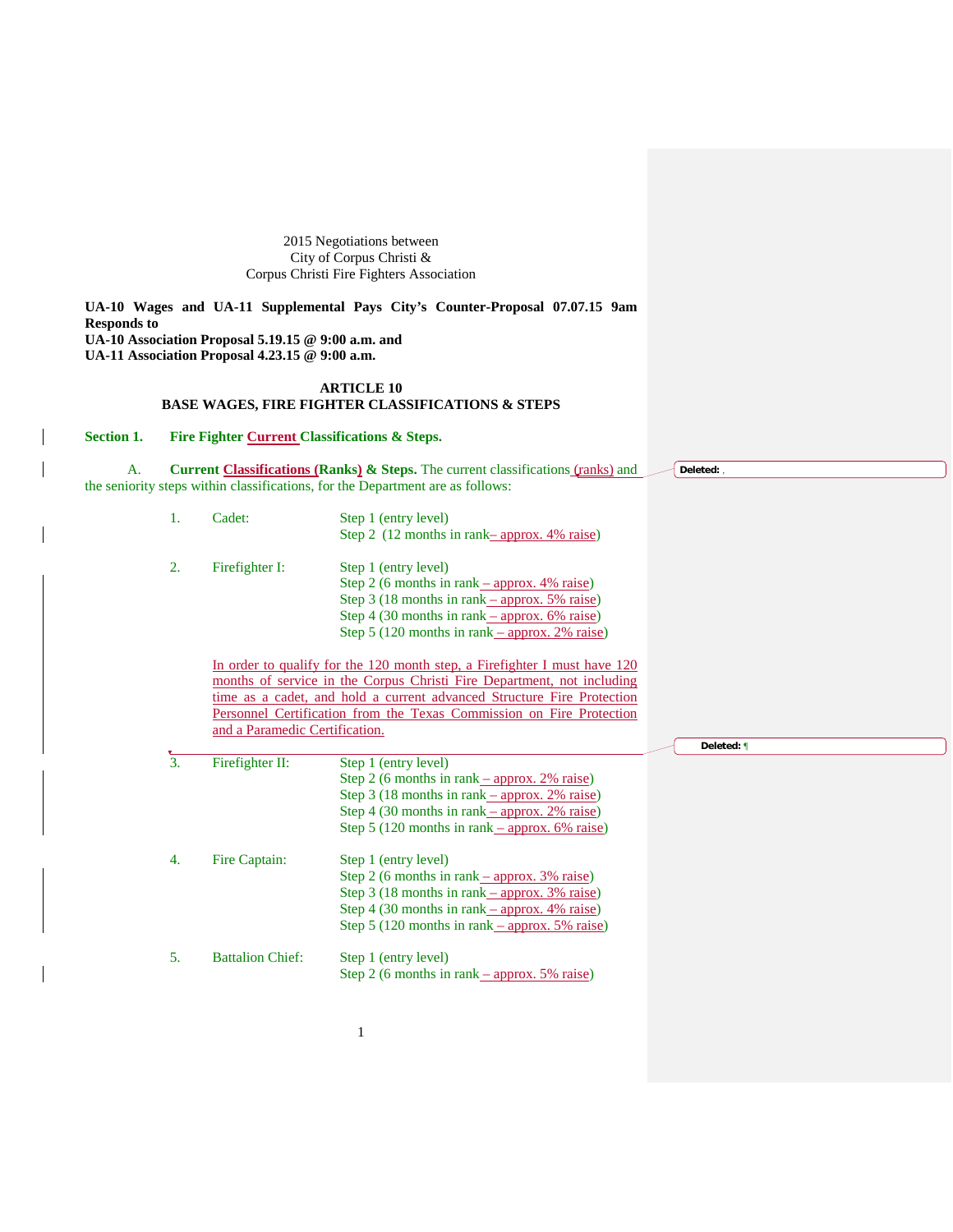Step 3 (18 months in rank – approx. 5% raise) Step 4 (30 months in rank – approx. 5% raise) Step 5 (120 months in rank  $-$  approx. 4.5% raise)

B. **Re-Opener Clause.** The Parties acknowledge and agree that the City's agreement to this Section does not waive the City's right under Texas Local Gov't Code §143.021 to establish, by ordinance, the classifications within the Fire Department, and the number of positions within those classifications. Therefore, the current classifications and the numbers within those classifications adopted herein may be subject to change. However, should the City change the current classifications, it agrees to provide the Association with advance notice and an opportunity to reopen negotiations to address changes, if any, that reclassification would have on subjects that are proper for collective bargaining negotiations. Should such negotiations result in an impasse, the parties agree to use the Impasse Procedure specified in Article xx to resolve the impasse. Any change will be implemented only after bargaining is completed and an agreement reached.

# **Deleted:** base wages, step salaries, eligibility for promotion, and any adverse effects on Fire Fighters affected by the change

#### **Section 2. Wages**

A. Commencing on the date this Agreement is ratified, the applicable monthly pay rates for the current classifications and steps within the Department will be as follows which includes a 1.5% increase:

|      | <b>Title</b>          | <b>Start</b> | <b>6mos</b> | 12mos | <b>18mos</b> | 30 <sub>mos</sub> | <b>120mos</b> |
|------|-----------------------|--------------|-------------|-------|--------------|-------------------|---------------|
| 1.5% | <b>Cadet</b>          | 3145         |             | 3280  |              |                   |               |
|      | <b>Firefighter I</b>  | 4019         | 4198        |       | 4391         | 4675              | 4781          |
|      | <b>Firefighter II</b> | 4781         | 4875        |       | 4976         | 5085              | 5401          |
|      | <b>Fire Captain</b>   | 5401         | 5558        |       | 5717         | 5933              | 6201          |
|      | <b>Batt. Chief</b>    | 6201         | 6482        |       | 6777         | 7084              | 7402          |

B. All the current classifications and steps within the Department will receive the following percentage pay raises on the following dates:<br>
• October 1, 2015  $\underline{1.0\%}$ 

- October 1, 2015
- October 1, 2016  $\underline{0.5\%}$ <br>October 1, 2017  $\underline{0.5\%}$
- October 1, 2017
- October 1, 2018 0.5%

**Deleted:** ranks

**Deleted: ¶**

**Deleted:** ranks **Deleted:** 3.5% **Deleted:** 3.5% **Deleted:** 3.5%

**Deleted: Section 3. Signing Bonus.¶**

**Deleted:** current Fire Fighter basic

**¶** Within one month of the date this Agreement is ratified, each Fire Fighter will receive an additional salary payment determined as follows:¶

**Deleted:** Monthly salary x .015 x [number of months between 8.1.14 and date this Agreement goes into effect]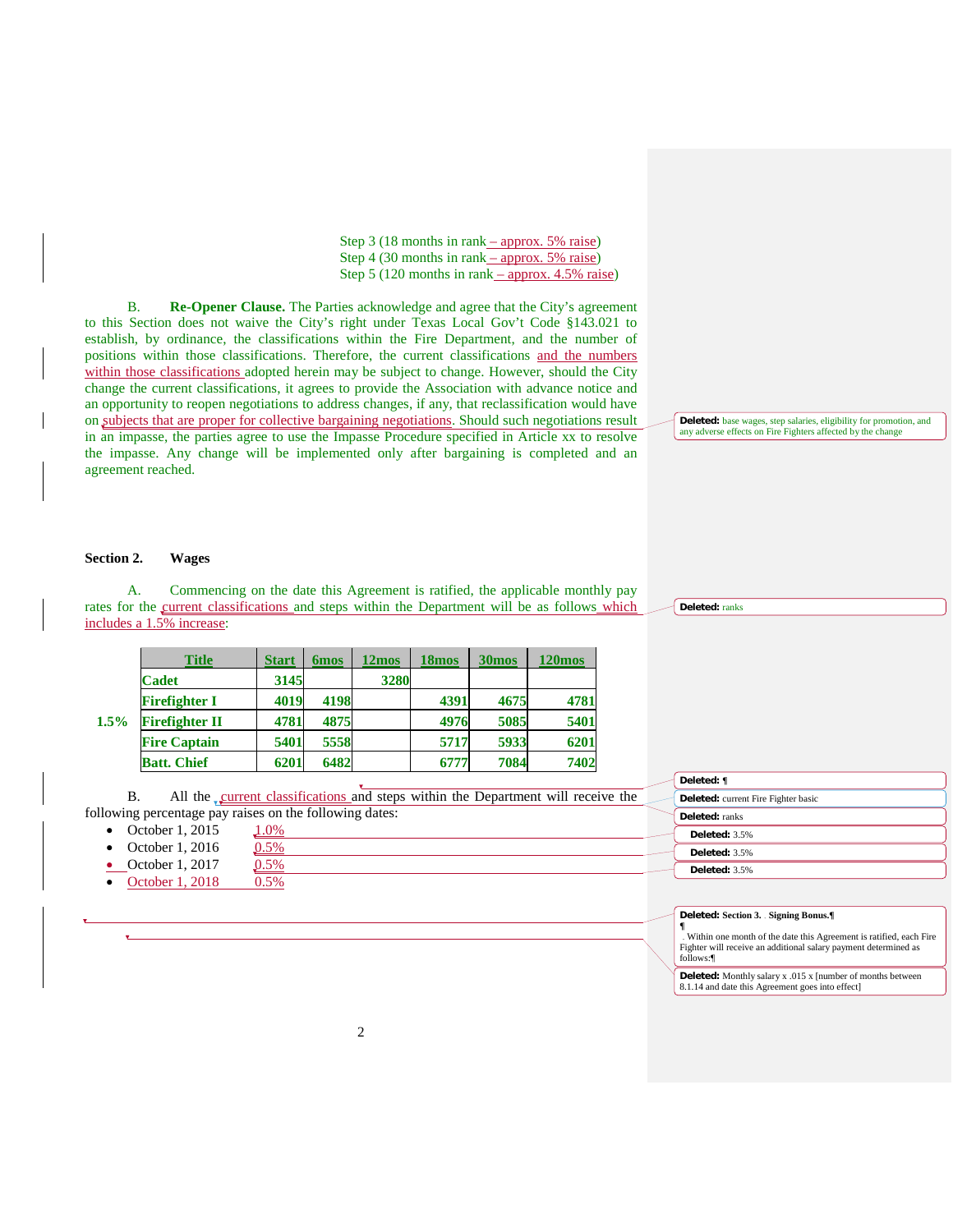### **ARTICLE 11 SUPPLEMENTAL PAYS**

## **A. Certification Pay**

Fire Fighters who possess the below-listed certifications from the appropriate State Agency shall receive monthly certification pay in the amounts indicated below:

| Intermediate Fire Certification    | \$20 per month                |
|------------------------------------|-------------------------------|
| <b>Advanced Fire Certification</b> | \$25 per month                |
| Master's Fire Certification        | \$30 per month                |
| Certified EMT                      | \$35 per month                |
| Certified Paramedic                | \$75 per month                |
|                                    | for 2014-15, 2015-16, 2016-17 |
|                                    | \$100 per month               |
|                                    | for 2017-18, 2018-19          |
| Fire Prevention Insp.              | \$35 per month                |
| Arson Investigator                 | \$75 per month                |
| <b>Basic Instructor</b>            | \$35 per month                |
| Intermediate Instructor,           |                               |
| Advanced Instructor or             |                               |
| Master Instructor                  | \$75 per month                |

## **B. Assignment Pay**

a. **Operations Assignments.** Fire Fighters who are regularly assigned to perform one of the below-listed jobs will receive Assignment Pay in the amounts indicated:

HAZ-MAT \$50 per month for 2014-15, 2015-16, 2016-17

> \$75 per month for 2017-18, 2018-19

> > overtime.¶ ...

# **Deleted: ¶ Section 1. Longevity Pay. ¶ ¶**

Longevity pay shall be \$6.00 per month for each complete year of service up to a maximum of 2515 years of service. Thereafter,<br>longevity pay shall be \$4.00 per month for each additional complete<br>year of service after 15 years to a maximum of 25 years of service.¶<br>¶

# **Section 2. Certification Pay. ¶ ¶**

| 1                                                                      |
|------------------------------------------------------------------------|
| Fire Fighters who possess the below-listed certifications from the     |
| appropriate State Agency shall receive monthly certification pay in    |
| the amounts indicated below:                                           |
| <#>Intermediate Fire Certification \$5020 per month                    |
| <#>Advanced Fire Certification \$10025 per month                       |
| <#>Master's Fire Certification \$15030 per month                       |
| <#>Certified EMT \$7535 per month                                      |
| <#>Certified Paramedic \$20075 per month                               |
| <#>Fire Prevention Insp. \$10035 per month                             |
| <#>Arson Investigator \$15075 per month                                |
| <#>Basic Instructor - - - - - \$5035 per month                         |
| <#>Intermediate, Advanced or Master Instructor - \$10075 per           |
| month                                                                  |
| ¶                                                                      |
|                                                                        |
| Section 3. Assignment Pay.<br>ſ                                        |
|                                                                        |
| A. . Operations Assignments. Fire Fighters who are regularly           |
| assigned to perform one of the below-listed jobs will receive          |
| Assignment Pay in the amounts indicated:                               |
| ¶                                                                      |
| HAZ-MAT \$15050 per month                                              |
| ſ                                                                      |
| Rescue Truck/Station (if HAZ-MAT qualified) \$15050 per                |
| month                                                                  |
| 1                                                                      |
| EMS Supervisor - - - - - \$150 per month                               |
|                                                                        |
| Boat Rescue Station \$150 per month                                    |
| 1                                                                      |
| Battalion 1 \$150 per month                                            |
| ſ                                                                      |
| Ambulance - - - - - - - \$5025 per assigned shift                      |
| $\cdots$ 1                                                             |
| B. - Staff Assignments. Individuals regularly assigned to forty (40)   |
| hour week jobs will receive Assignment Pay in the amounts              |
|                                                                        |
| indicated:                                                             |
| ¶                                                                      |
| 0-3 years \$200150 per month                                           |
|                                                                        |
| 4-5 years \$250200 per month                                           |
| ¶                                                                      |
| 6 or more years \$275225 per month                                     |
| ſ                                                                      |
| Section 4. Pay for Higher-Class Duties.                                |
| ſ                                                                      |
| A. A Fire Fighter who is temporarily required to perform the duties    |
| of a higher classification for a continuous period of four (4) or more |
| hours shall be paid higher-class pay as follows:                       |
| 1                                                                      |
| Acting Firefighter II. \$5418.00 per shift                             |
| 1                                                                      |
| Acting Captain - - - - - - \$7224.00 per shift                         |
| 1                                                                      |
| Acting Battalion Chief - - - - - \$10836.00 per shift                  |
| ¶                                                                      |
| Acting Assistant Chief\$14448.00 per shift                             |
| ¶                                                                      |
|                                                                        |
| Higher Class pay shall not be considered as a component of salary or   |
| compensation for purposes of drag up pay, leave sell back or           |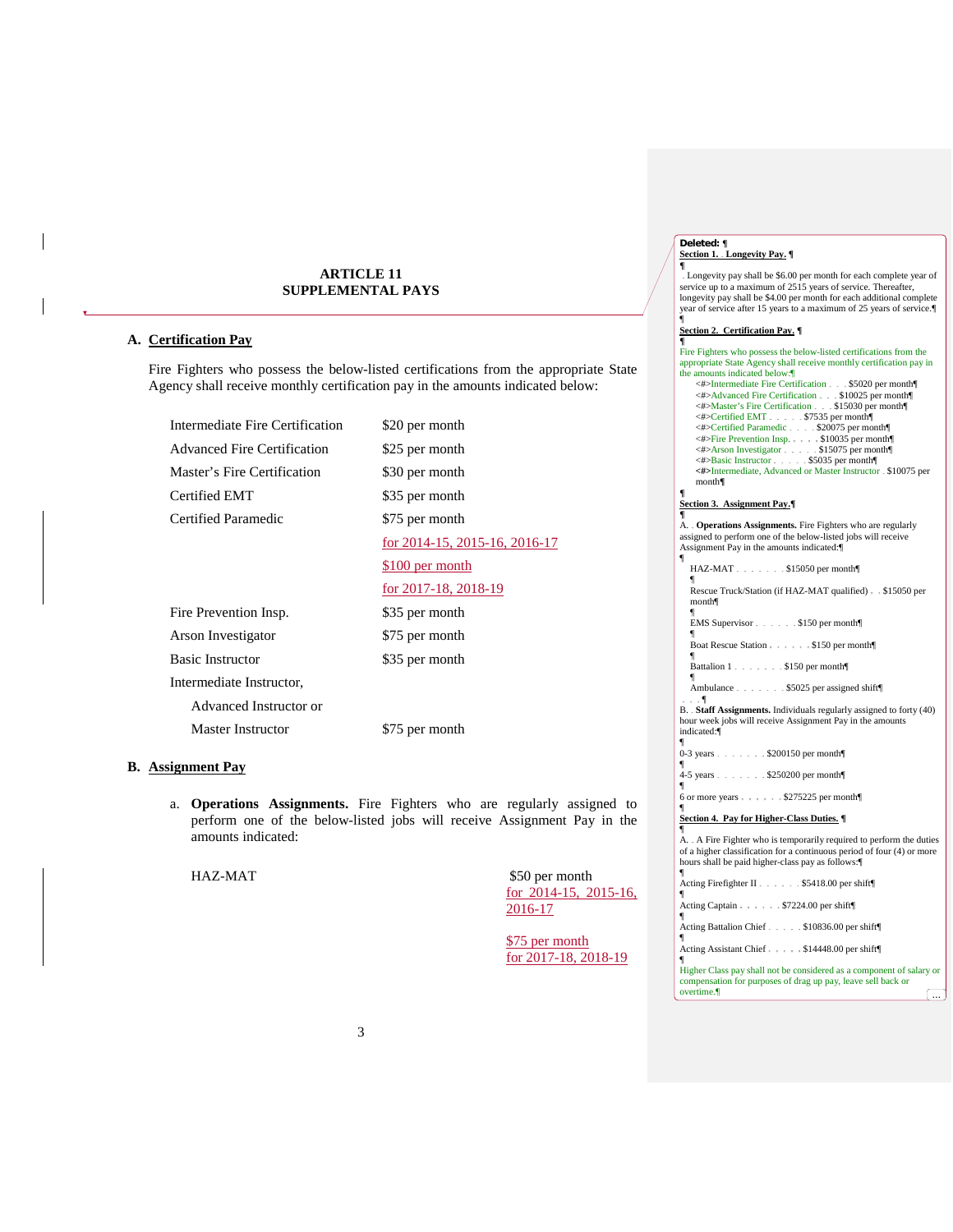| Rescue Truck/Station (if HAZ-MAT qualified) | \$50 per month                                            |
|---------------------------------------------|-----------------------------------------------------------|
| <b>Ambulance Duty</b>                       | \$25 per shift worked<br>for 2014-15, 2015-16,<br>2016-17 |
|                                             | \$35 per shift worked<br>for 2017-18, 2018-19             |

b. **Staff Assignments.** Individuals regularly assigned to forty (40) hour week jobs will receive Assignment Pay in the amounts indicated:

| $0-3$ years     | \$150 per month |
|-----------------|-----------------|
| 4-5 years       | \$200 per month |
| 6 or more years | \$225 per month |

## **C. Temporary Duties in Higher Classification Pay**

A Fire Fighter who is temporarily required to perform the duties of a higher classification for a continuous period of four (4) or more hours during any shift shall be paid temporary duties in higher classification pay as follows:

| Acting Fire Fighter II             | \$18 per shift |
|------------------------------------|----------------|
| <b>Acting Captain</b>              | \$24 per shift |
| <b>Acting Battalion Chief</b>      | \$36 per shift |
| <b>Acting Assistant Fire Chief</b> | \$48 per shift |

Temporary duties in higher classification pay shall not be considered as a component of salary or compensation for purposes of drag up pay, leave sell back or overtime.

This section is intended to totally pre-empt the requirements of Texas Local Gov't Code §§141.033(b) and 143.038(b) as they pertain to the payment for temporary performance of higher classified duties.

### **D. Education Incentive Pay**

**1. Limitations.** In order to receive Educational Incentive Pay, a Fire Fighter must have:

(i) received his/her degree from an accredited college or university; and